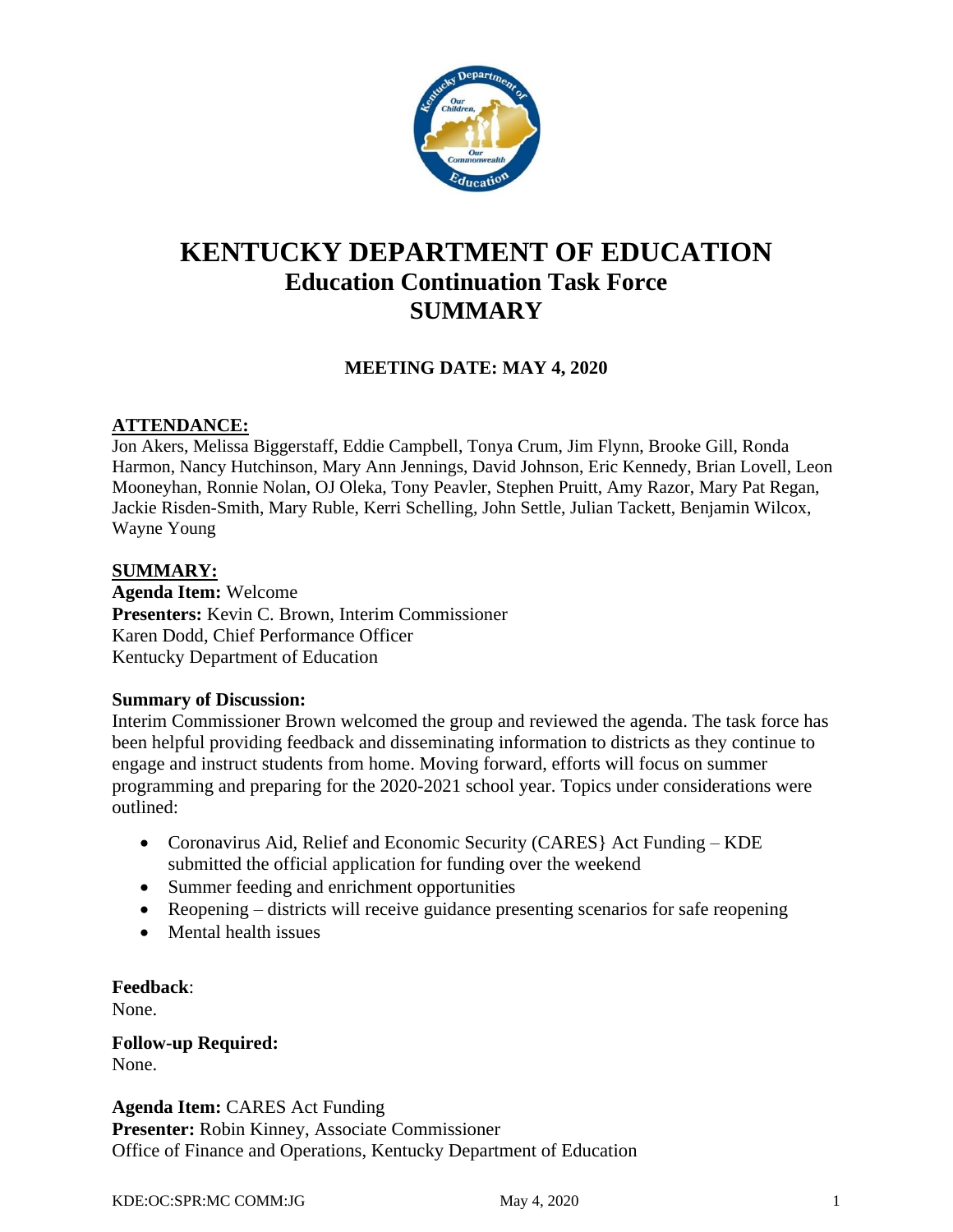## **Summary of Discussion:**

KDE is seeking feedback from task force members with this guiding question in mind: How can Kentucky educational partners assist districts with pandemic recovery efforts while receiving CARES Act funding?

Associate Commissioner Robin Kinney reviewed details of the CARES Act, which was effective March 27. The discussion focused on two pots of money, the Governor's Emergency Education Relief (GEERS) Fund and the Elementary and Secondary School Emergency Relief (ESSER) Fund. Details about each funding source, including allowable expenses and ideas for local education agencies (LEAs) to consider, can be found in the [presentation](https://education.ky.gov/CommOfEd/adv/Documents/Education%20Continuation/2020May4%20KDE%20Education%20Task%20Force.pdf) used during the meeting. KDE is preparing guidance documents for districts.

GEER Fund:

- Remote learning/technology and feeding are focus areas
- KDE is requesting to use GEER funds to assist all school districts
- Districts should consider short- and long-term needs as options are considered

## ESSER Fund:

- Funds are distributed through the Title I-A formula, but are not constrained by Title I-A spending requirements
- The flexibility of these funds is unprecedented
- Districts are encouraged to continue paying salaries; caution is urged when using temporary funds for hiring purposes
- Some funding will be held at the state level

Equitable Services for Non-public Schools:

- Covers GEER and ESSER funds
- Funding must remain under control of public school districts

Kinney asked the group to consider ways their agencies can partner with KDE to fulfill the goals of the task force. Partnerships are key since staffing capacity is lean at the state and local levels. There may be opportunities to coordinate efforts and enter contractual agreements to make a bigger impact and provide effective support.

# **Feedback:**

- It is great that higher education has been included in this request for GEER funds, as higher education has been facing the same challenges as K-12 regarding getting students remote learning resources and opportunities.
- Educational cooperatives are also limited in resources to help at this level of magnitude, so any available funding through CARES Act funds would help increase capacity.

# **Follow-up Required:**

None.

# **Agenda Item:** Summer Learning

**Presenter:** Dr. Amanda Ellis, Associate Commissioner, Office of Teaching and Learning Dr. Kelly Foster, Associate Commissioner, Office of Continuous Improvement and Support Kentucky Department of Education

KDE:OC:SPR:MC COMM:JG May 4, 2020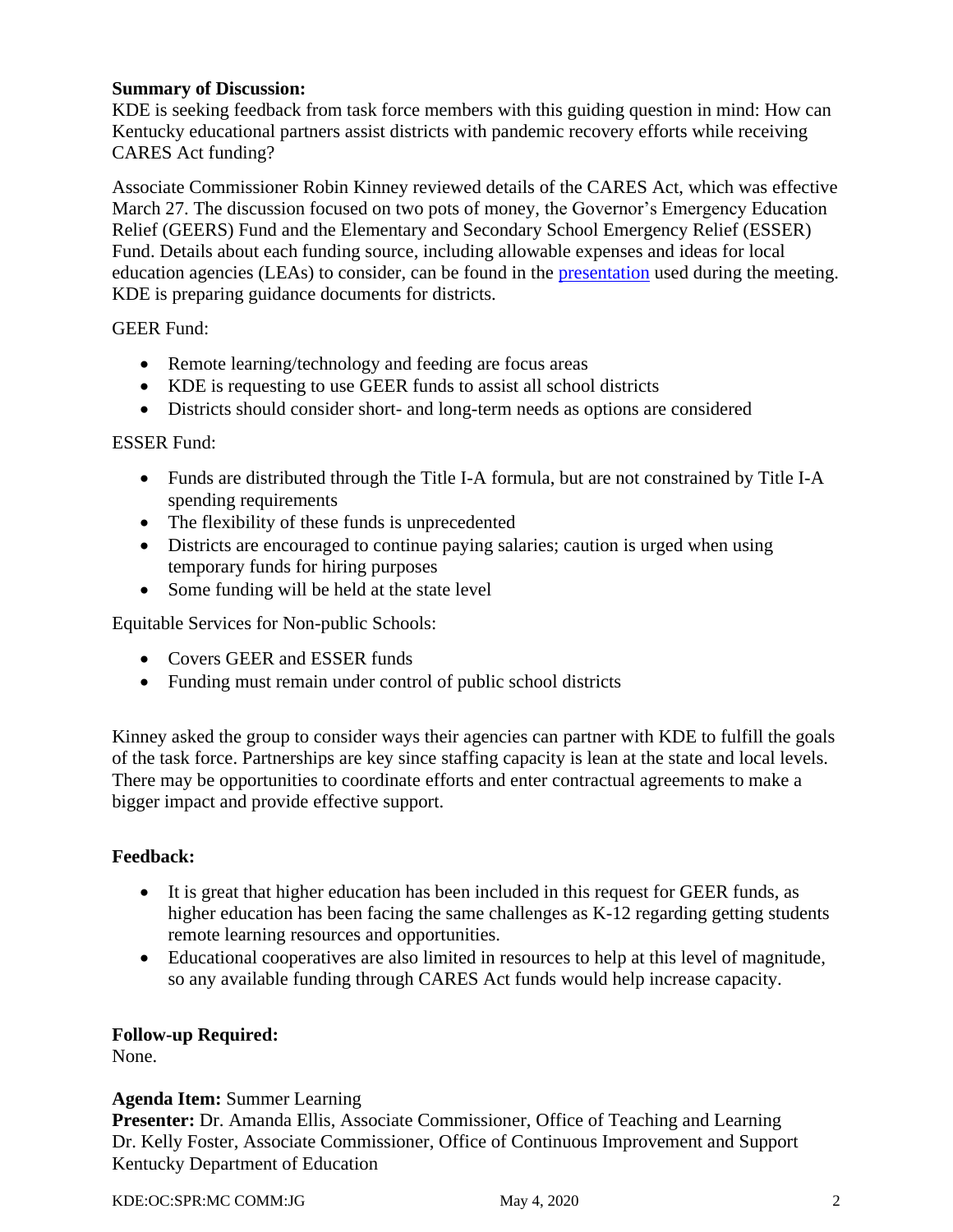#### **Summary of Discussion:**

Maintaining a focus on summer programming has always been critical due to "summer slide," and this year is no exception. KDE is providing summer supports in the following ways:

- Read Up literacy program provided in conjunction with the summer feeding program
- Summer support website with resources to use with families, including KET and library resources as well as recordings of guest readers
- Partnering with several national organizations to provide guidance and resources to districts about summer programming and re-entry to the school year

Ellis and Foster asked the group for feedback on the guiding question: What are the biggest barriers preventing the provision of meaningful summer learning for students?

**Question**: Are there going to be expanded summer feeding sites this year considering the number of families impacted by the layoffs and job loss?

**Answer**: There already has been an increase in districts participating in summer feeding, as several were approved when the pandemic started. Further information about the number of sites will be provided. The Read Up literacy program also resulted in increased participation at the current summer feeding sites.

# **Feedback:**

- Districts are projecting many of the same barriers they currently face: access to all students (technology, face-to-face, etc.), social distancing, identifying students and their gaps, etc.
- Limited access to public libraries may be a problem. Many parents rely on the programs they offer to keep structure around reading activities.
- Fatigue is an issue; kids, families, teachers and administrators are exhausted.
- Enrichment is important, but personal protective equipment (PPE) and in-person testing/screening will pose barriers.
- Funding will be a concern, with many expecting mid-year cuts next school year.
- The libraries sent a reopening plan to the governor's office so they may have limited availability. Further information is forthcoming.
- Kentucky's summer feeding program is a model shared with other Southern Regional Education Board states.

# **Follow-up Required:**

None.

# **Agenda Item:** Re-entry in the Fall

**Presenters:** Dr. Amanda Ellis, Associate Commissioner, Office of Teaching and Learning Dr. Kelly Foster, Associate Commissioner, Office of Continuous Improvement and Support Gretta Hylton, Associate Commissioner, Office of Special Education and Early Learning Kay Kennedy, Program Consultant, Office of Finance and Operations Kentucky Department of Education

# **Summary of Discussion:**

Office of Teaching and Learning, Dr. Ellis:

- Focusing on academics
- Every student will have struggles and gaps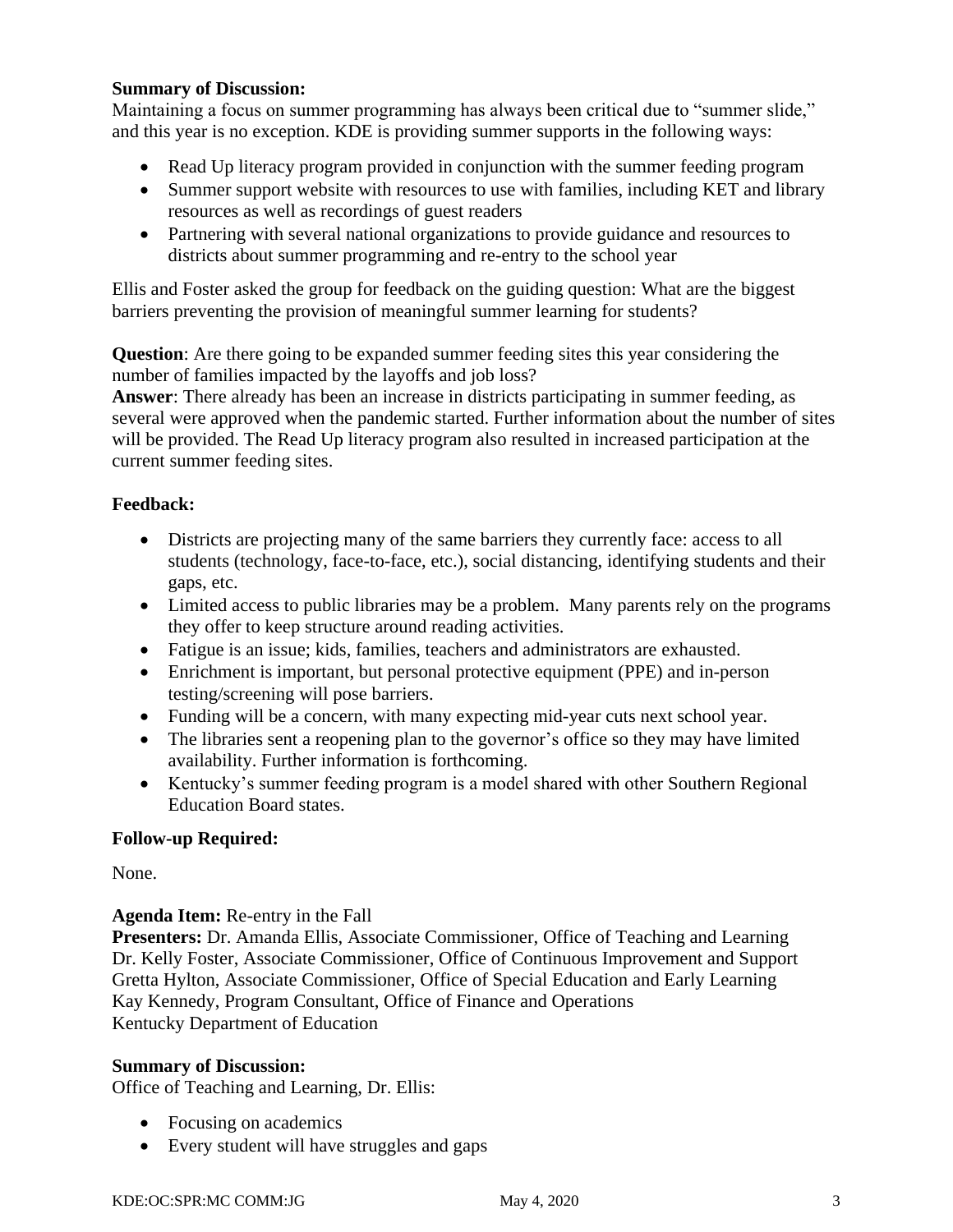- Encouraging strong core instruction over interventions
- [Instructional planning series](https://www.youtube.com/watch?v=-Bh4AtXMYDI&feature=youtu.be) for districts began last week, next webcast May 6, 2-3 p.m. ET.

Office of Continuous Improvement and Support, Dr. Foster:

• Feedback from the task force will help shape the content of forthcoming guidance so it is useful for districts

Office of Special Education and Early Learning, Gretta Hylton:

- U.S. Department of Education made recommendations to Congress to not allow waivers for a free, appropriate public education or least restrictive environment (LRE); the only waiver recommended was for the transition timeline from Part C to Part B
- A decision from Congress is forthcoming
- Districts must begin planning for compensatory education and contingency planning within Individualized Education Programs for the future
- Clarification: extended school year (ESY) services are only to be used for recoupment and retention of skills already taught, not missed services, so ESY cannot replace compensatory education
- A series of weekly webinars have been offered in conjunction with the special education cooperatives and can be viewed on OSEEL's [COVID-19 Resources page](https://education.ky.gov/specialed/excep/instresources/Pages/SpecEdRegCoopWebinar.aspx)
- Preschool numbers are likely to increase significantly due to job loss

Office of Finance and Operations, Kay Kennedy:

Feedback is being sought in the following areas of focus.

- Operations student transportation, health and feeding
- Facilities deep cleaning and disinfecting of buildings
- Supplies PPE, cleaning supplies
- Health vulnerable populations within staff and students
	- o Students may not be able to get physicals, dental exams and vaccines
	- o Many staff are in the high-risk age category and/or struggle with other health problems

**Question**: Is there a plan from the state (governor's office or KDE) for health precautions and safety related to re-entry? Even things as simple as hand washing protocols at every grade level should be considered, in addition to mental health and curriculum/instruction.

**Answer**: Yes. Concerns about all issues around facilities operations are part of the framework being developed.

# **Feedback:**

- Green River Regional Education Cooperative has scheduled work sessions with instructional leaders at the elementary, middle and high school levels to support this work.
- There have been questions about a need for some focus on gifted and talented education students who may not be getting the support/challenge they need via NTI.
- Addressing health and safety concerns for all students and educators is an enormous issue, even before instructional issues are addressed.
- Part of the discussion should include the strong possibility that families won't be comfortable sending their children back to school even if schools are open for in-person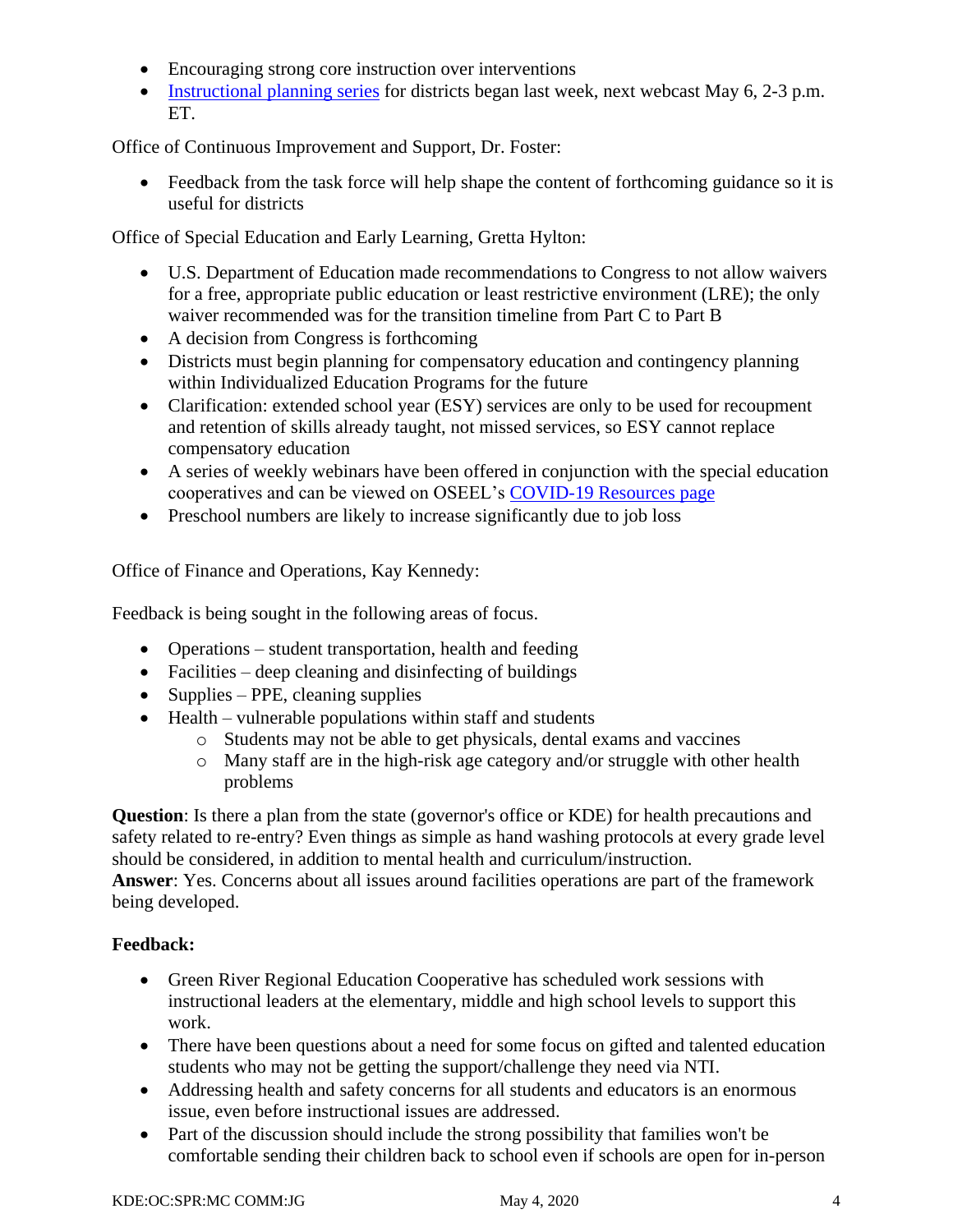instruction. Districts may need to consider how to simultaneously continue NTI for those students who want to remain enrolled in their public school but don't feel safe in the school setting.

- The top priorities should be learning loss for all student groups, accelerating learning, fear of illness, obtaining supplies, alternate re-opening strategies and funding issues.
- Feedback indicates that educators are very concerned for the safety of medically fragile students
- Statute, regulations and local board policies may need to address students who cannot return to in-person instruction, whether by choice or necessity.

## **Follow-up Required:**

None**.**

## **Agenda Item:** Mental Health

**Presenters:** Miriam Silman, Office of Continuous Improvement and Support Dr. Damien Sweeney, Office of Teaching and Learning Kentucky Department of Education

## **Summary of Discussion:**

Dr. Damien Sweeney reviewed the sources of COVID-19 stress, such as anxiety about illness, limited connections with others, limited access to normal coping strategies and uncertainty. Sweeney also reviewed how stress manifests in students and staff. It's imperative that district and school staff continue to check in with students, especially those with known trauma at home. Schools can build their guidance and supports around awareness, building resilience and crisis planning.

Miriam Silman discussed how districts can focus on building resilience in staff and students through the areas of connection, safety, nutrition and exercise, competence, empowerment and self-regulation.

Sweeney and Silman explained several strategies districts should consider while supporting students, families and staff during the summer and when school resumes.

Details can be found in the [presentation](https://education.ky.gov/CommOfEd/adv/Documents/Education%20Continuation/2020May4%20Behavioral%20Health%20Powerpoint.pdf) used during the meeting. A virtual crisis plan is linked in the presentation.

**Question**: What are some of the best ways to get this to everyone in school districts across the state?

**Answer**: This information will be presented to KDE's advisory groups and possibly recorded for district use. Resources are available through KDE and the Cabinet for Health and Family Services. Resources for families can be geared for use with staff.

**Question**: Many students are not attending their mental health sessions with community partners right now and getting them to come in during the summer is always a challenge. Has the state considered promoting the use of telehealth during the summer to offer students mental health support? We are thinking about how we can use our mental health counselors/ therapists over the summer to support students and families.

**Answer**: Telehealth is the new norm and there's no reason it can't continue over the summer for students, even if they are being seen through "school-based" services. All behavioral health providers should be equipped to offer telehealth and should have billing in place. There are clear ways to manage confidentiality, privacy and billing. All the Community Mental Health Centers are on board with this. They can manage intakes, therapy, medication management and case